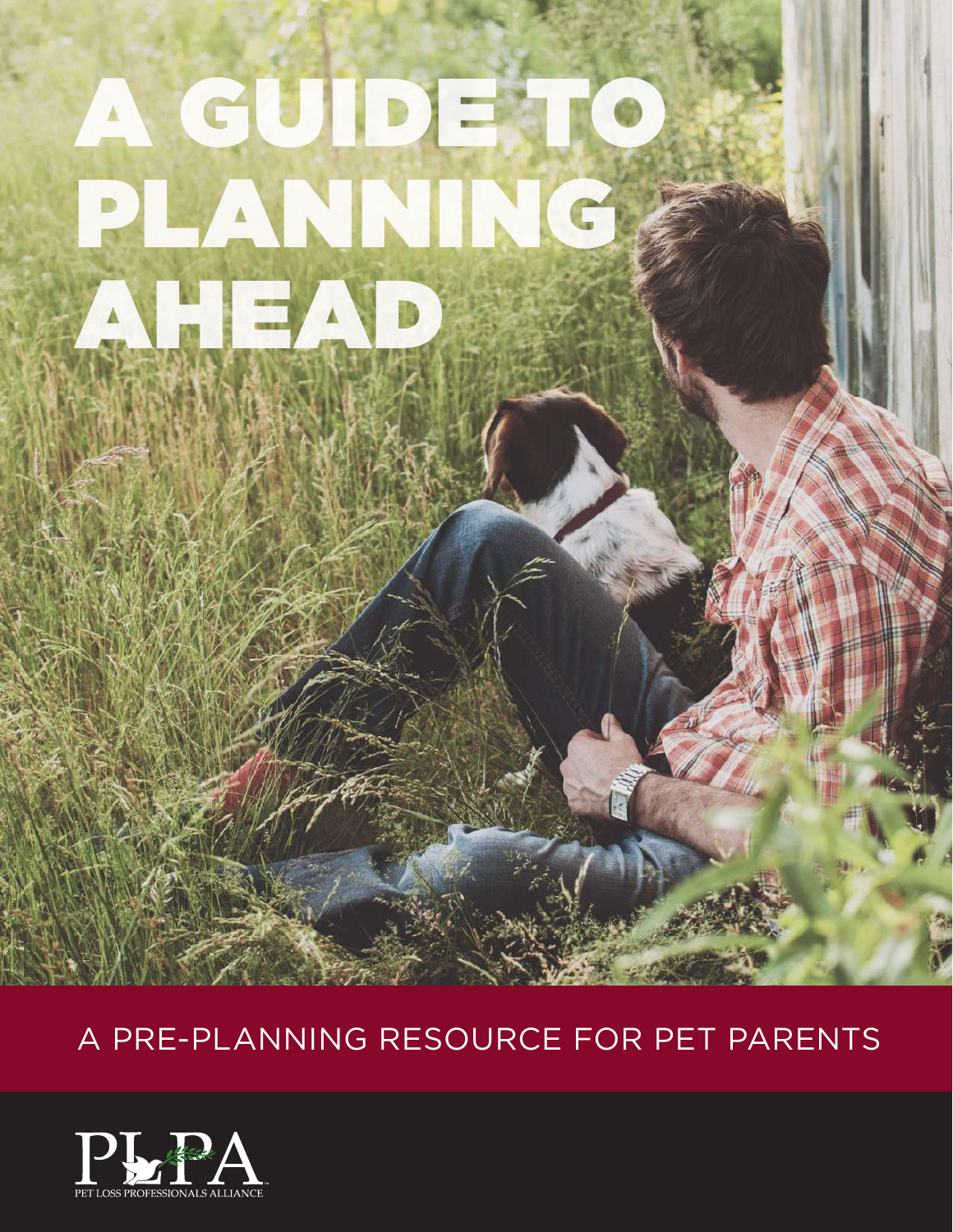Preparing yourself in advance for the death of your pet, while emotionally taxing, is a wise and thoughtful thing to do. Certainly none of us likes to think of that day, the day our heart will be broken into a million pieces. Thinking about this ahead of time will give you and your family the opportunity to discuss how you would like to memorialize your beloved pet and to celebrate the life that you all shared together.

There are numerous elements to think about regarding the death of your pet and your final wishes. Take this time to reflect upon what your pet will need in respectful death care treatment, as well as the support you will need as a grieving pet parent. Making sure that your beloved pet is treated with the dignity and respect they deserve will be of the utmost importance at this time.

Knowing the various options will relieve much of the stress you may have in ensuring what you do is appropriate to not only honor the life of your pet, but to ensure that they are receiving the care and treatment in death that was important to you for them in life.

## **Final Arrangements**

The final arrangement wishes for my pet's body is: (circle one)

Burial or Cremation

Influences to help shape your decision for burial or cremation are:

If burial, where? (circle one)

Home or Friend's Home or Local Pet Cemetery

Areas of consideration with this decision are:

- • Will this town/county/development allow pet burials?
- • Will you always live in this area or have access to this burial ground?
- Do your religious preferences guide you in one way or another?
- Did your pet like the outside or the inside?

For burial, will you want a casket to protect the pet's body? (circle one)

#### yes or no

If cremation, will you want the ashes returned? (circle one)

#### yes or no

If this answer is no, you need to ask your pet deathcare provider for a "group" cremation or "communal" cremation. Your pet will be cremated with other pets and their ashes will be scattered in a designated area.

For cremation, is it important to you to have your pet's body cremated alone in the crematory? (circle one)

#### yes or no

If this answer is yes, many deathcare providers will have the option of a "private" cremation. Your pet's body will be solo in the crematory, ensuring that the returned ashes are only your pet.

Many deathcare providers will provide a tracking system through the cremation process, a "tag" with a unique number that will accompany the pet's body. To ensure the safety, security and authentication of the cremation process, inquiring on this part of your pet deathcare provider's policy will give you the peace of mind in knowing about the care of your pet's mortal remains.

## **Service Options**

Many families will also want to have one last time to visit their pet after death, a visitation or wake, if you will. While this may seem like a trivial thing—or possibly something that you consider morbid and odd—this one last time with your pet is valuable time spent. A time to see your pet at peace. A time for your children to pay tribute by bringing in items that was special to your pet.

A time to begin the grief journey and to say that final goodbye.

Many times, other friends, family members, and other pets in the household will want to have their final goodbye with your pet too. Pets touch so many people during their short lives with us. Allow those around you the opportunity to come together, pay their respects and support each other.

My family and I will want a final goodbye time with our pet: (circle one)

yes or no

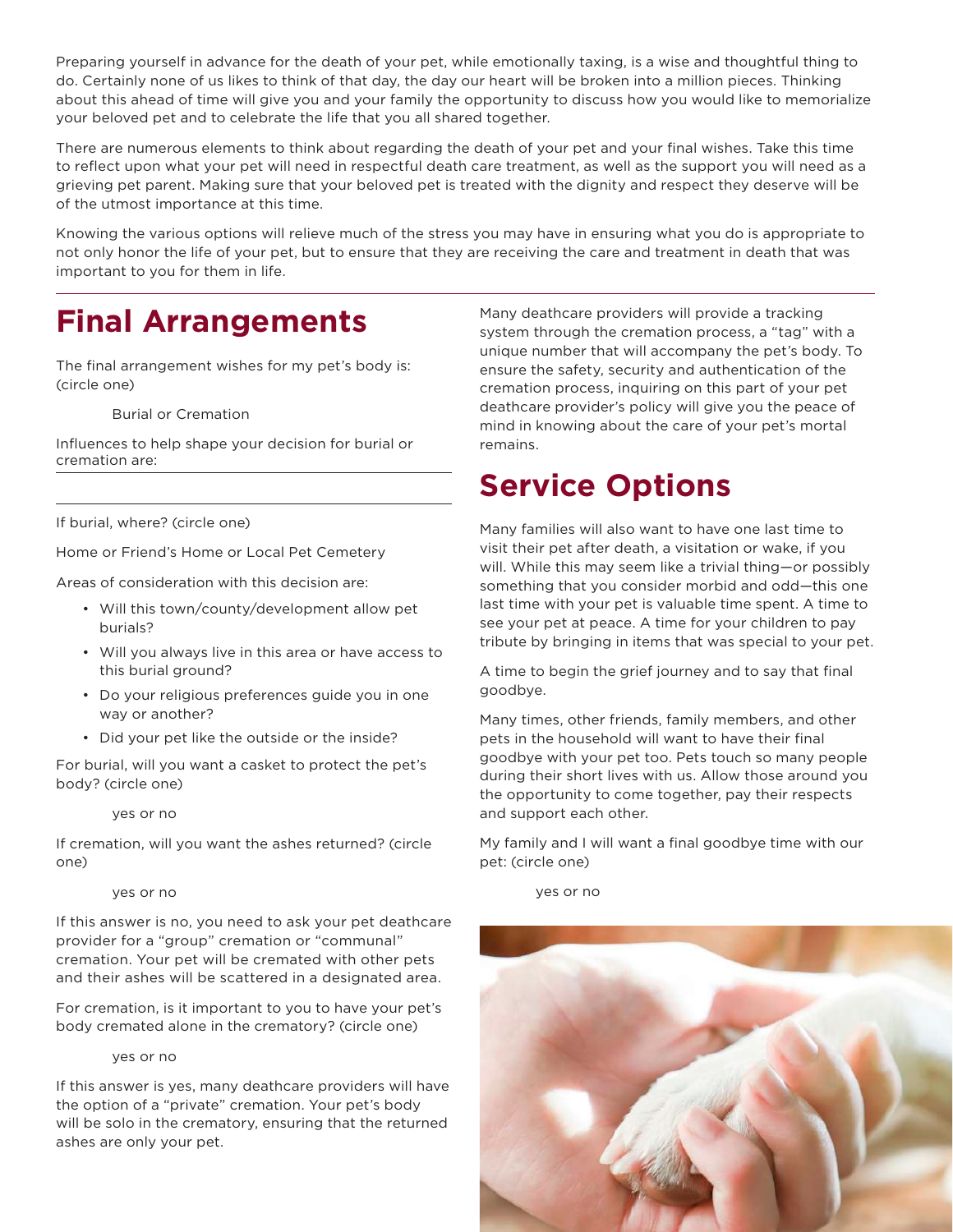Occasionally families will take this final goodbye time to incorporate their important family/religious rituals. Rituals may include:

- • Special readings
- The planting of a tree/flower/bush
- Rituals you and your pet did to say "I love you"
- • Scripture readings
- • A candle-lighting tribute
- • A donation drive for a local shelter in memory of your pet
- • Reading of special poems and remembrances
- • Playing audio tapes of their meow/bark/chirp
- • Sharing videos of the pet and your family
- • Reading a eulogy to remember your pet's life with your family

The following rituals are important and will be included in our final goodbye time together:

### **Memorialization Options**

Making a decision on memorialization products is a personal process. This will be reflective of the life shared with your pet, your life style, your personal style and those items that are reflective of your pet's personality. It's also important to take into consideration where your memorialization pieces will go in your home, or in your yard, and how you want the item to look, either blending in with your decor or making an individual statement. In addition, if you have a large pet family, consider a piece where all of the pets can be together.

There are various memorialization products:

- • Rocks/garden flagstones
- • Jewelry that would have the pet's own paw print or nose print on it
- • An urn that is reflective of your decorating style
- An eco-friendly urn for burial in a special location
- An urn with paw prints to show your love of animals
- • A piece of art done to depict the pet's personality
- • A frame to hold a cast of your pet's paw print, nose print and/or locket of hair
- • Locket jewelry to hold a bit of the pet's ashes or hair
- • Memorial note cards

The desired memorialization items to remember our pet are:

The personalization of your memorial pieces will truly make them as unique as your relationship was with your pet. From an inscription on an urn or jewelry piece to the saying on a rock or marker, your sentimental words will create a true reflection of the love that you have for your special pet. Hearing other friends and family member's stories is certainly a wonderful way to reflectively pay tribute to your pet and get everyone involved in honoring their life.

Consider:

When you think about your pet—what makes you smile?

A nickname:

- "He was our little Buddy-Wuddy"
- • "Squirrelly-Girly-Shirley"
- • "Whit"
- "Sweetie Pie"

A saying:

- • "Hiding sox in heaven"
- • "Our First Born"
- • "Always Chasing Frisbees and Hearts"
- • "She's My Girl, Daddy"

Dates:

• Birth date/Gotcha date to death date

A photo:

- • Personal paw print or nose print
- • A way to show your pet's love of their favorite—a bone, slice of pizza or possibly a cookie

• A personalized urn made to look like the pet